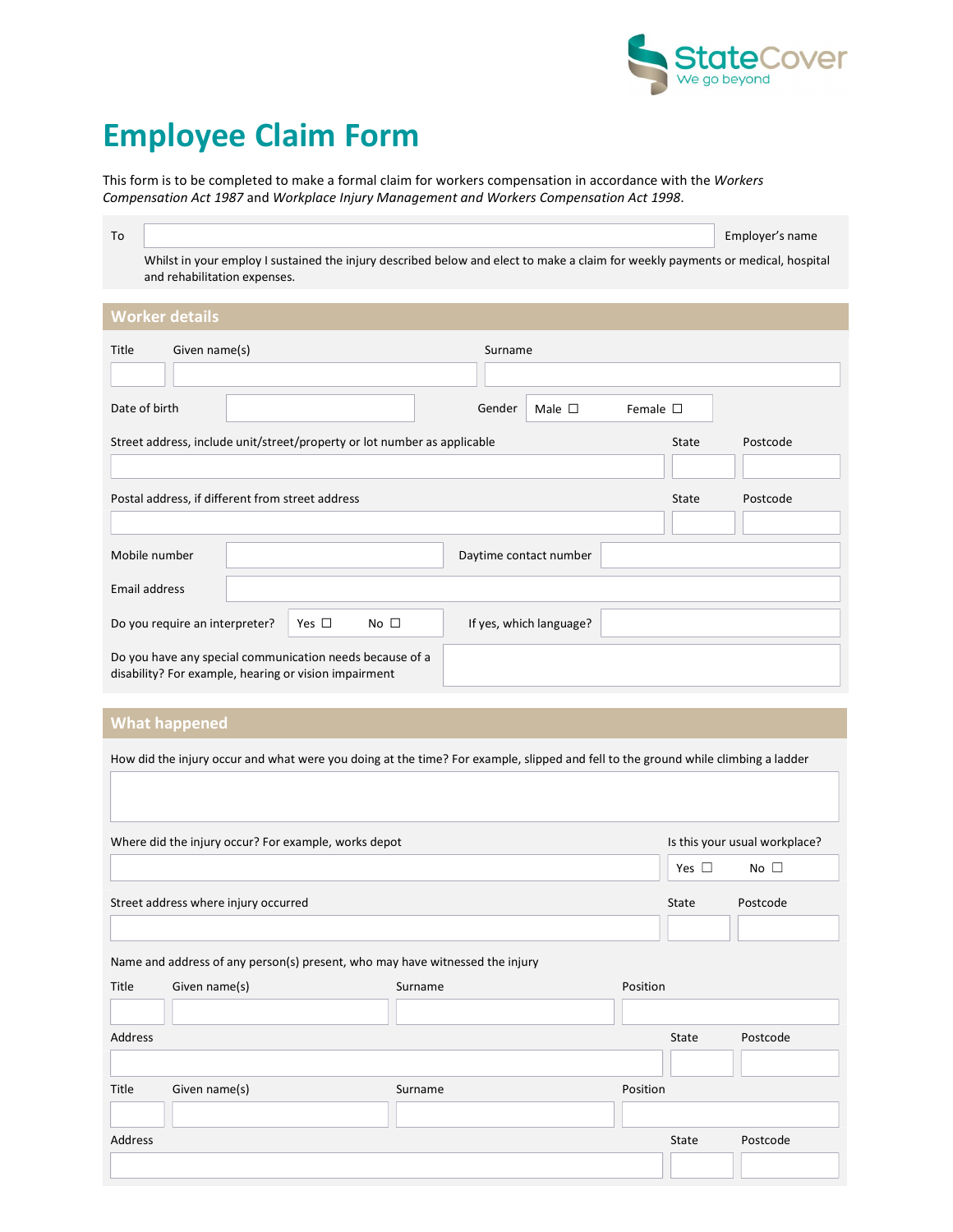| <b>Injury details</b>                                                                            |                                          |                               |               |  |  |  |  |  |
|--------------------------------------------------------------------------------------------------|------------------------------------------|-------------------------------|---------------|--|--|--|--|--|
| Date of injury (dd/mm/yyyy)                                                                      |                                          | Time of injury (hh:mm)        | am/m          |  |  |  |  |  |
| What injury, injuries, condition or disease did you suffer? For example, open wound, broken bone |                                          |                               |               |  |  |  |  |  |
|                                                                                                  |                                          |                               |               |  |  |  |  |  |
|                                                                                                  |                                          |                               |               |  |  |  |  |  |
| What part(s) of your body were affected? For example, right upper arm, lower back                |                                          |                               |               |  |  |  |  |  |
|                                                                                                  |                                          |                               |               |  |  |  |  |  |
|                                                                                                  |                                          |                               |               |  |  |  |  |  |
| When did you first notice or experience symptoms because of the injury? (dd/mm/yyyy)             |                                          |                               |               |  |  |  |  |  |
| Did you stop work because of the injury?                                                         | No $\square$<br>Yes $\Box$               | If yes, date you stopped work |               |  |  |  |  |  |
|                                                                                                  | Date you returned to work, if applicable |                               |               |  |  |  |  |  |
| Name of the person you reported the injury to                                                    |                                          | Position                      | Date reported |  |  |  |  |  |
|                                                                                                  |                                          |                               |               |  |  |  |  |  |
| If you did not report the injury immediately, please explain the reason for the delay            |                                          |                               |               |  |  |  |  |  |

## Medical treatment What treatment(s) did you receive for this injury or condition? ☐ Medical practitioner ☐ Hospital ☐ None ☐ Other ☐ Ambulance ☐ First aid If other, specify: Date of first treatment for this injury or condition Name of doctor and/or hospital, if applicable Address State Postcode Contact number **Email address** Were you provided with a workers' compensation medical certificate? If yes, submit it with this form Yes □ No □ Other similar injuries Have you suffered a similar injury or condition in the past? Yes  $\Box$  No  $\Box$ If yes, date or period of previous injury or condition Has the injury or condition resolved?  $Yes \Box$  No  $\Box$ Describe the previous injury or condition, and treatment

| Was it a personal injury claim? For example, CTP, workers compensation, public liability, etc. | Yes $\Box$             | $No$ $\Box$ |  |
|------------------------------------------------------------------------------------------------|------------------------|-------------|--|
| Name of employer, if applicable                                                                | Name of insurer        |             |  |
|                                                                                                | Claim number, if known |             |  |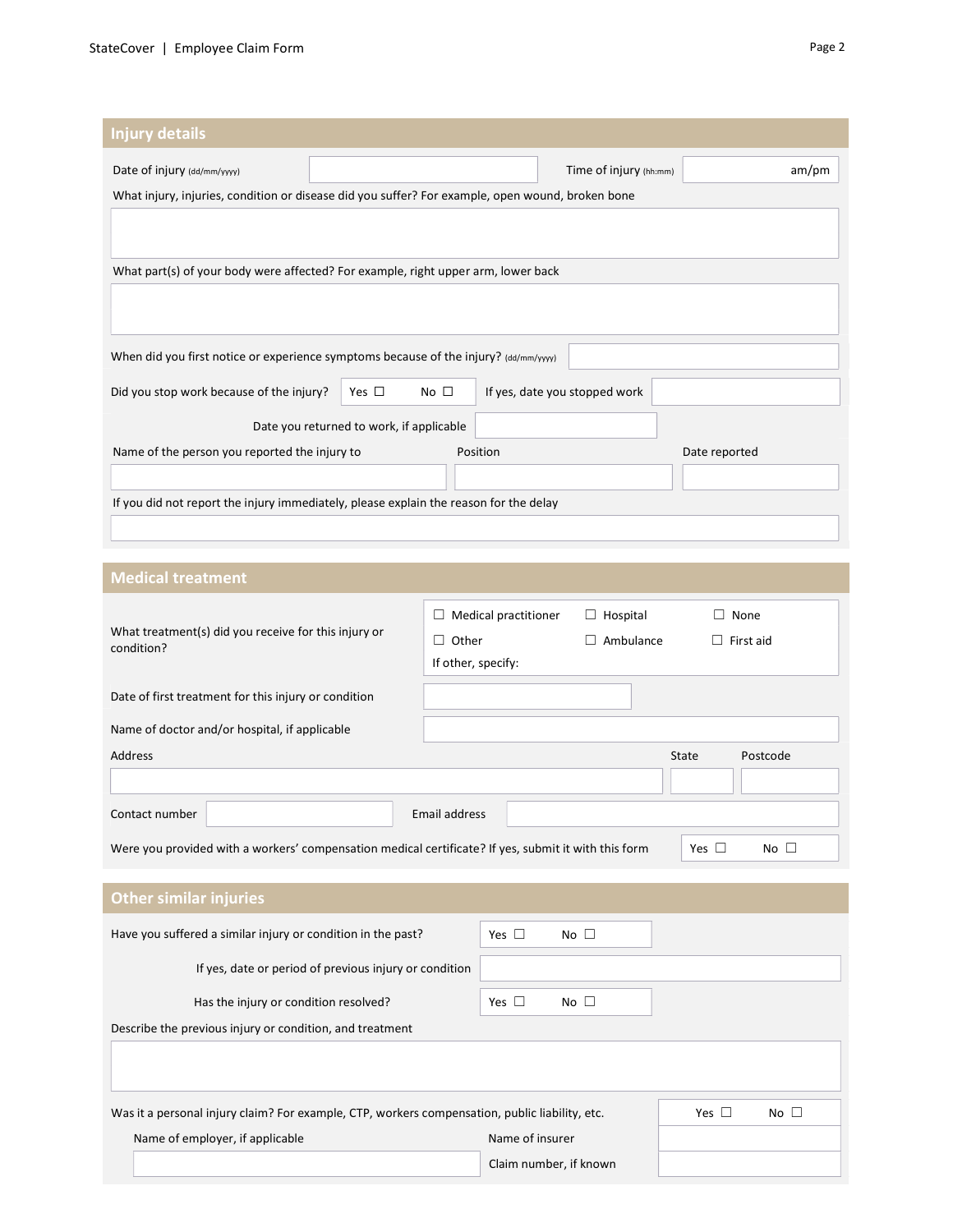| <b>Employment</b>                                                                                                              |                  |                   |  |                                  |                 |                              |  |
|--------------------------------------------------------------------------------------------------------------------------------|------------------|-------------------|--|----------------------------------|-----------------|------------------------------|--|
|                                                                                                                                |                  |                   |  |                                  |                 |                              |  |
| Date started at council                                                                                                        |                  |                   |  | Date started in current position |                 |                              |  |
| Type of employment                                                                                                             | $\Box$ Full time | $\Box$ Part time  |  | $\Box$ Permanent                 | $\Box$ Casual   | $\Box$ Shift                 |  |
|                                                                                                                                | Temporary<br>⊔   | $\Box$ Contractor |  | $\Box$ Volunteer                 | $\Box$ Seasonal | $\Box$ Other                 |  |
| Usual days and hours of work                                                                                                   |                  |                   |  |                                  | Hourly rate     | \$                           |  |
| Position / Usual occupation                                                                                                    |                  |                   |  |                                  |                 |                              |  |
| Name of supervisor                                                                                                             |                  |                   |  | Contact number                   |                 |                              |  |
| Do you have any other employment? That is, now or at the time of your injury did you have other employment or self-employment? |                  |                   |  |                                  |                 |                              |  |
| Yes $\square$<br>No $\square$                                                                                                  |                  |                   |  | Other employment $\Box$          |                 | Self-employment $\square$    |  |
| If yes, full name of other employer                                                                                            |                  |                   |  |                                  |                 | Duration of other employment |  |
|                                                                                                                                |                  |                   |  |                                  |                 |                              |  |
| Address of other employer                                                                                                      |                  |                   |  |                                  | State           | Postcode                     |  |
|                                                                                                                                |                  |                   |  |                                  |                 |                              |  |

## Collection of personal and health information

StateCover collects personal and health information about you from various sources for the purpose of processing, assessing and managing your claim.

It may be collected from your current, previous and future employers, government agencies, credit reporting agencies, health service providers and other persons who can provide information relevant to your claim. Personal health information about you may also be collected by solicitors, private investigators, loss adjusters and other service providers acting on behalf of StateCover.

Personal and health information is collected for the purposes of enabling StateCover to process, assess and manage your claim and to verify any information you may submit in support of your claim. The information may also be used for your rehabilitation, your recovery at work and any legal proceedings arising under the Workers Compensation Act 1987 or Workplace Injury Management and Workers Compensation Act 1998.

For the purposes of processing, assessing and managing your claim and for the purpose of any complaint or enquiry made by you to any authority, StateCover may disclose personal and health information about you to the following organisations, and types of organisations:

- State Insurance Regulatory Authority (SIRA)
- Independent Review Office (IRO)
- your employers
- solicitors, medical practitioners and other health service providers, private investigators, loss adjusters and other service providers acting on behalf of StateCover in relation to your claim
- the Personal Injury Commission (PIC) and Approved Medical Specialists (AMS)
- a court or tribunal in the course of proceedings under any of the Acts administered by SIRA
- any other person, organisation or government agency authorised by you, or required by law.

You may request access to your personal and health information collected by StateCover, by contacting our office directly and making the request in writing. You may also request the correction of any errors in the personal or health information held by StateCover.

A copy of our Privacy Policy is available on the StateCover website at www.statecover.com.au, in the footer.